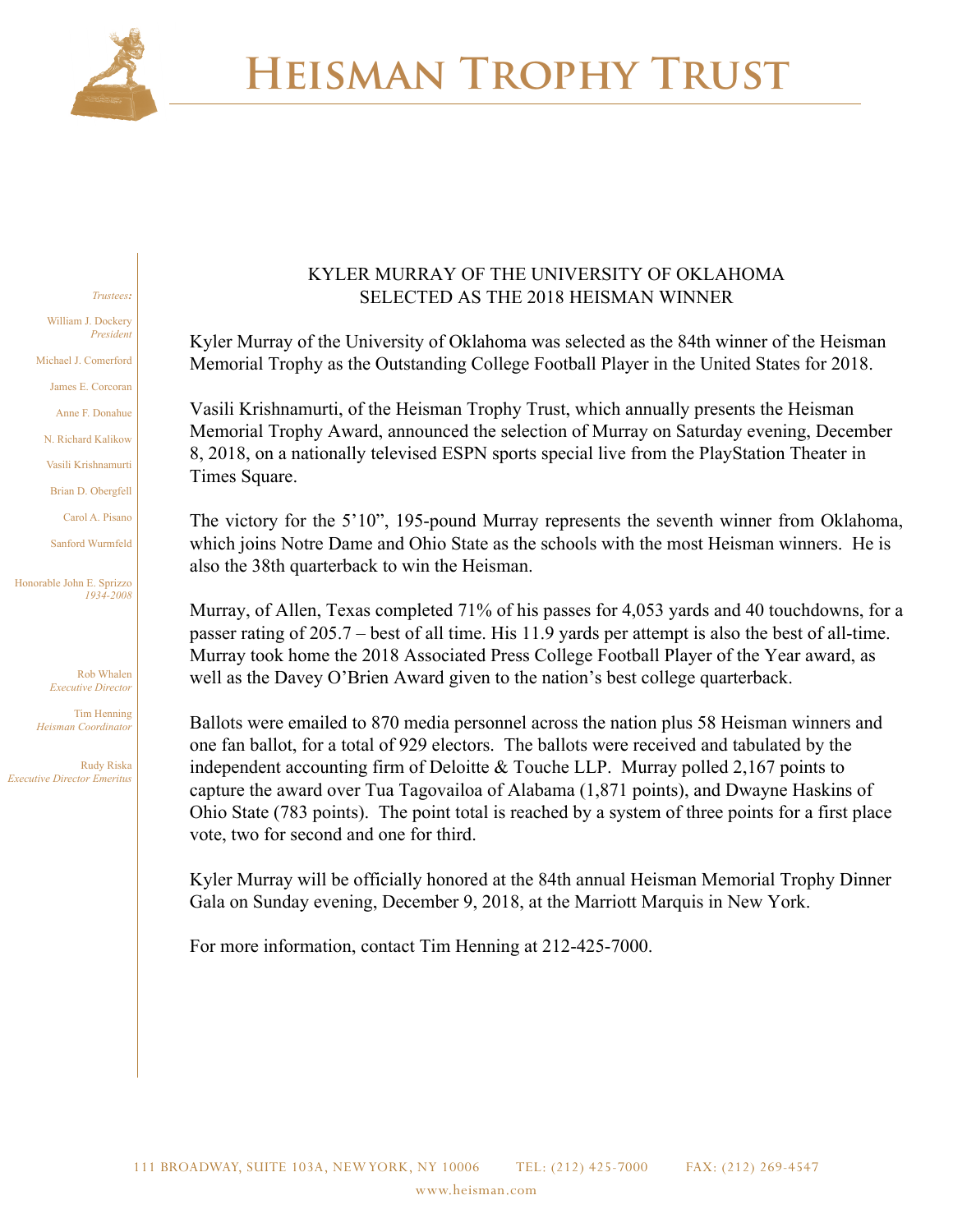**Deloitte & Touche LLP**

30 Rockefeller Plaza New York, NY 10112-0015 USA

Tel: +1 212 492 4000 Fax: +1 212 489 1687 www.deloitte.com

December 8, 2018

Heisman Trophy Trust 111 Broadway – Suite 103A New York, NY 10006

Attention: Mr. William J. Dockery

Dear Trustees:

We are pleased to submit the following tabulation of the **2018 Heisman Memorial Trophy Award** balloting, which was performed in accordance with the agreed-upon procedures stated in our letter of October 30, 2018.

|     |                        |                         | <b>Total Votes</b> |     |     |                     |  |
|-----|------------------------|-------------------------|--------------------|-----|-----|---------------------|--|
|     | <b>Name</b>            | School                  | 1st                | 2nd | 3rd | <b>Total Points</b> |  |
| 1.  | <b>Kyler Murray</b>    | <b>Oklahoma</b>         | 517                | 278 | 60  | 2,167               |  |
| 2.  | Tua Tagovailoa         | Alabama                 | 299                | 431 | 112 | 1,871               |  |
| 3.  | Dwayne Haskins         | Ohio State              | 46                 | 111 | 423 | 783                 |  |
| 4.  | Will Grier             | West Virginia           | 4                  | 17  | 80  | 126                 |  |
| 5.  | <b>Gardner Minshew</b> | <b>Washington State</b> | 6                  | 15  | 74  | 122                 |  |
| 6.  | McKenzie Milton        | Central Florida         | 4                  | 4   | 19  | 39                  |  |
| 7.  | Travis Etienne         | Clemson                 | 0                  | 6   | 17  | 29                  |  |
| 8.  | Quinnen Williams       | Alabama                 |                    | 4   | 16  | 27                  |  |
| 9.  | Jonathan Taylor        | Wisconsin               |                    | 2   | 19  | 26                  |  |
| 10. | Darrell Henderson      | Memphis                 | 0                  | 3   | 15  | 21                  |  |

The number of points by region and position within each are as follows for the three finalists:

|  |                   | Mid-Atlantic<br><b>Northeast</b> |      | South |      | Southwest |      | Midwest |               | <b>Far West</b> |      |      |      |
|--|-------------------|----------------------------------|------|-------|------|-----------|------|---------|---------------|-----------------|------|------|------|
|  | <b>Name</b>       | Pts.                             | Pos. | Pts.  | Pos. | Pts.      | Pos. | Pts.    | Pos.          | Pts.            | Pos. | Pts. | Pos. |
|  | Kyler Murray      | 327                              |      | 360   |      | 356       | 2    | 415     |               | 339             |      | 370  |      |
|  | 2. Tua Tagovailoa | 274                              |      | 309   |      | 375       |      | 323     | $\mathcal{L}$ | 291             |      | 299  |      |
|  | Dwayne Haskins    | 125                              |      | 120   |      | 114       | -3   | 119     | 3             | 202             |      | 103  |      |

Very truly yours,

Deloitte of Touche UP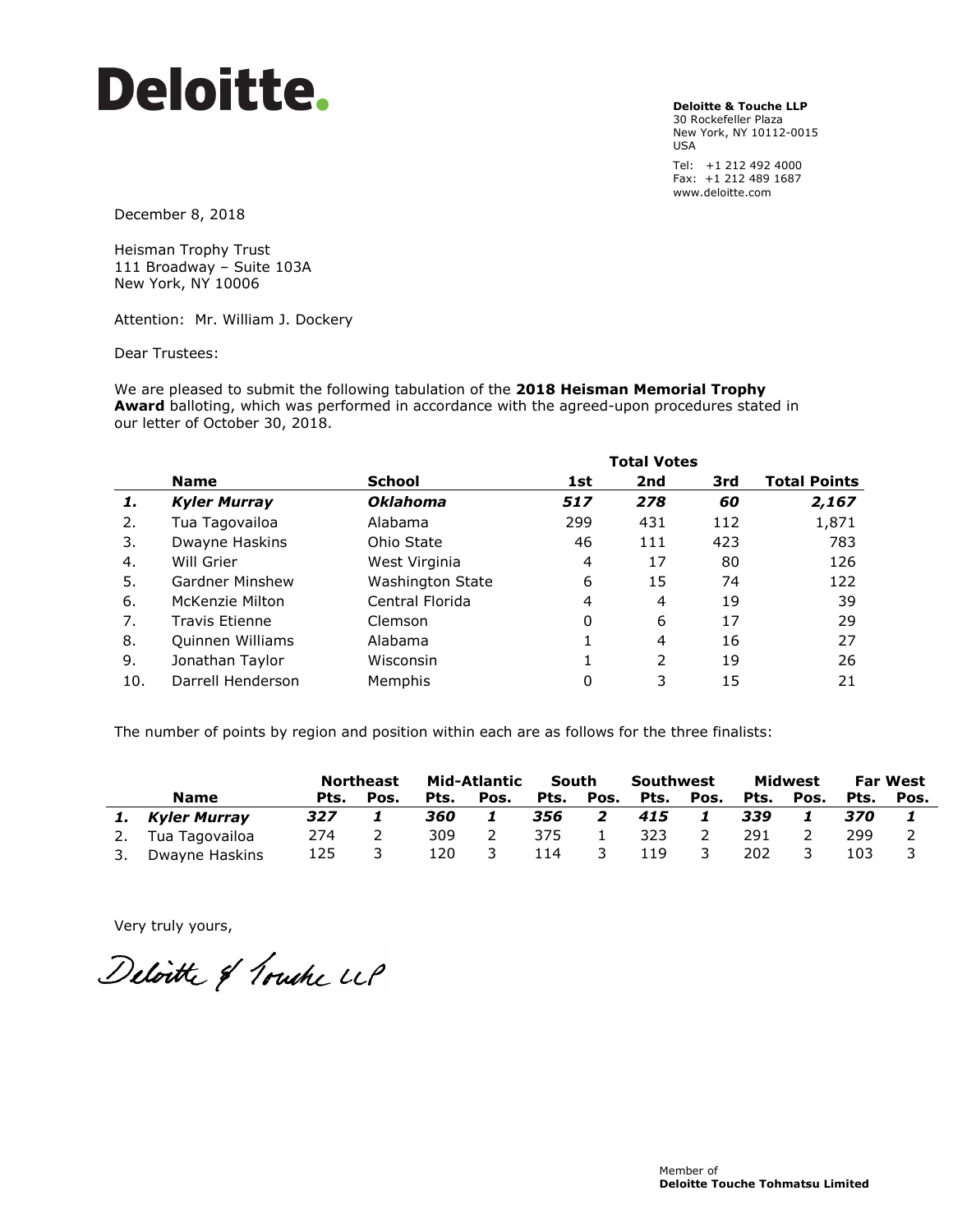### 2018 HEISMAN TROPHY

Results by Region for the Three Finalists

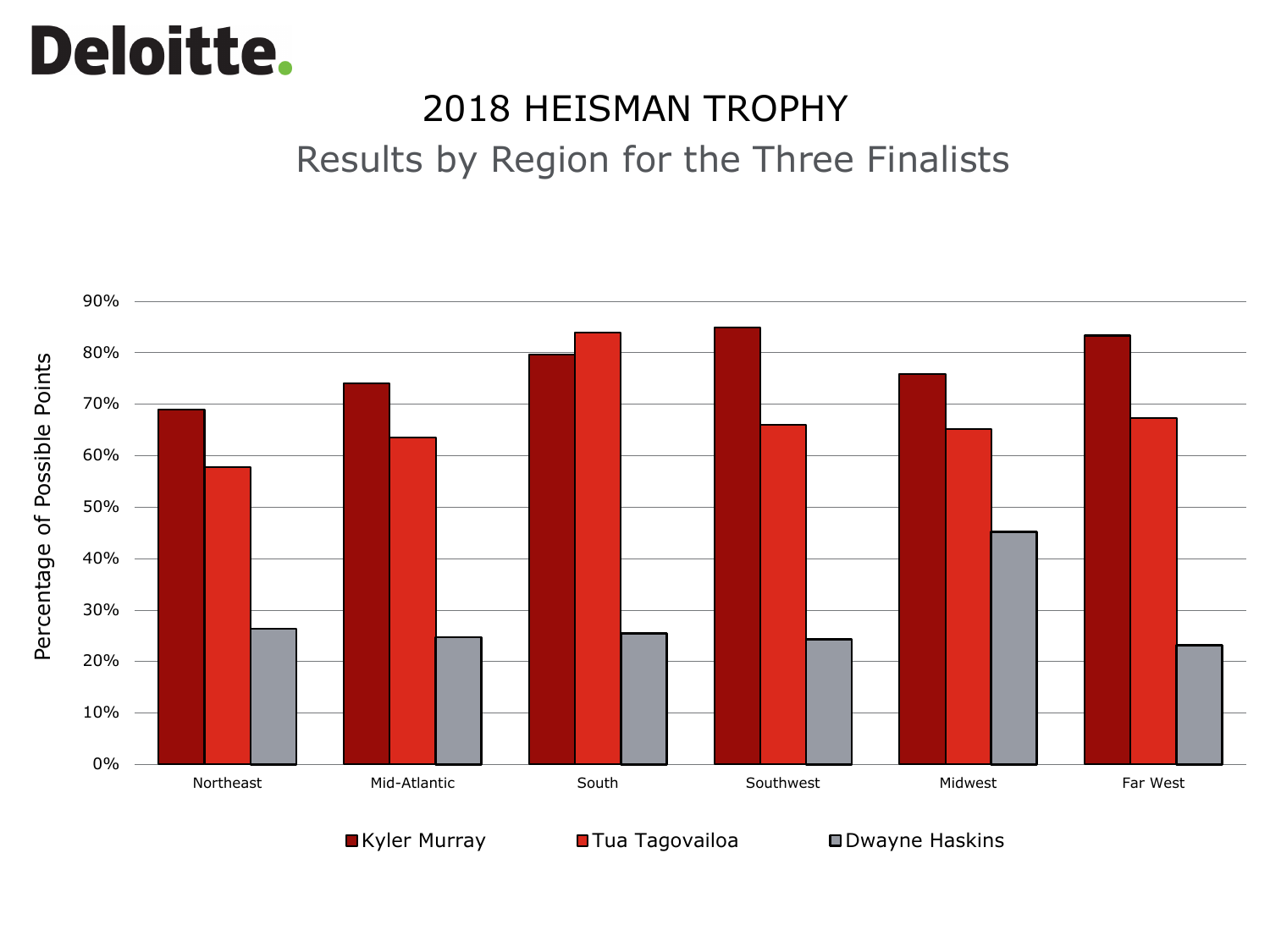### **Deloitte.** 2018 HEISMAN TROPHY Results by Region for the Three Finalists

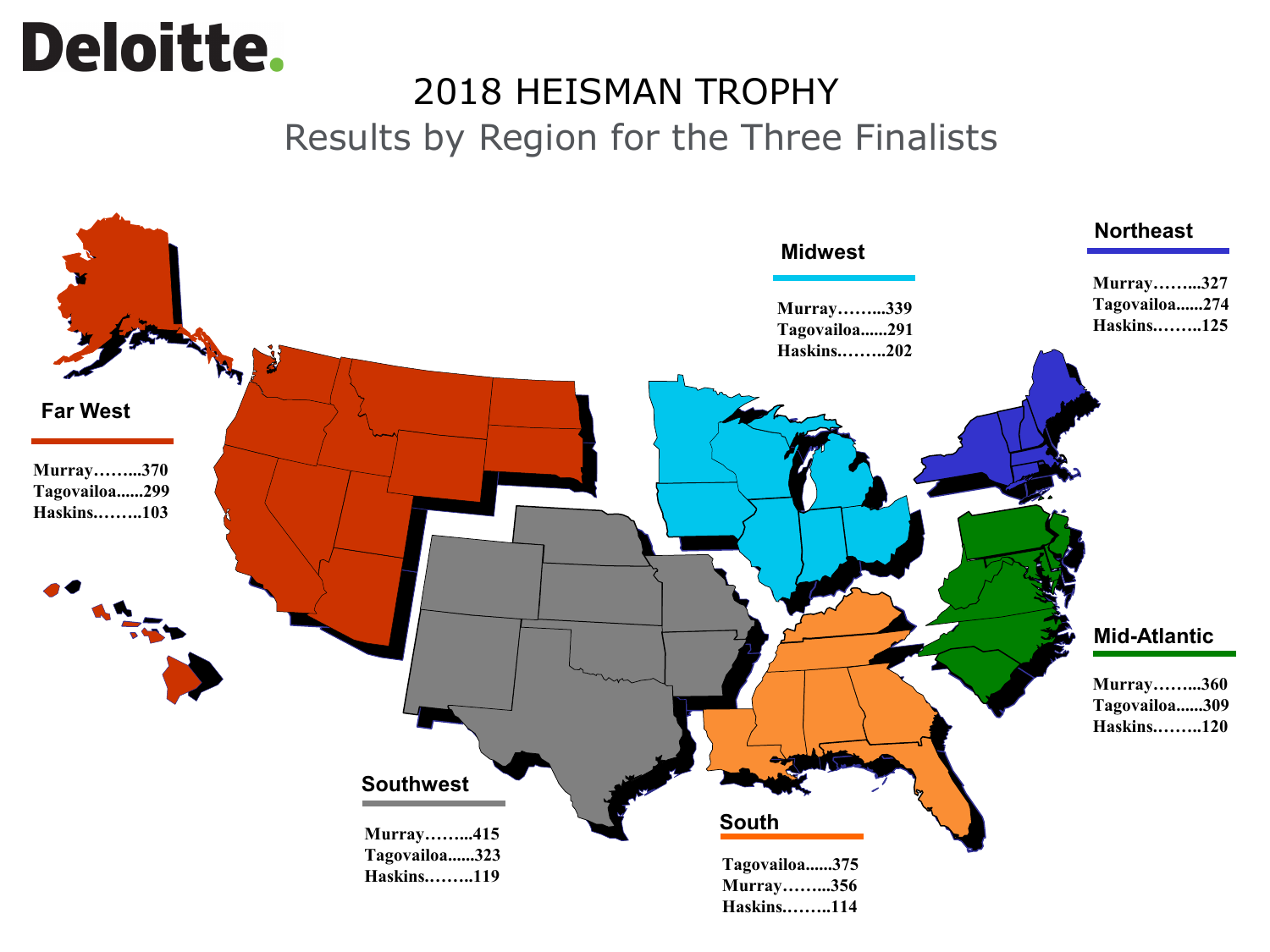### 2018 Heisman Trophy

Cumulative Points based on Percentage of Votes Received

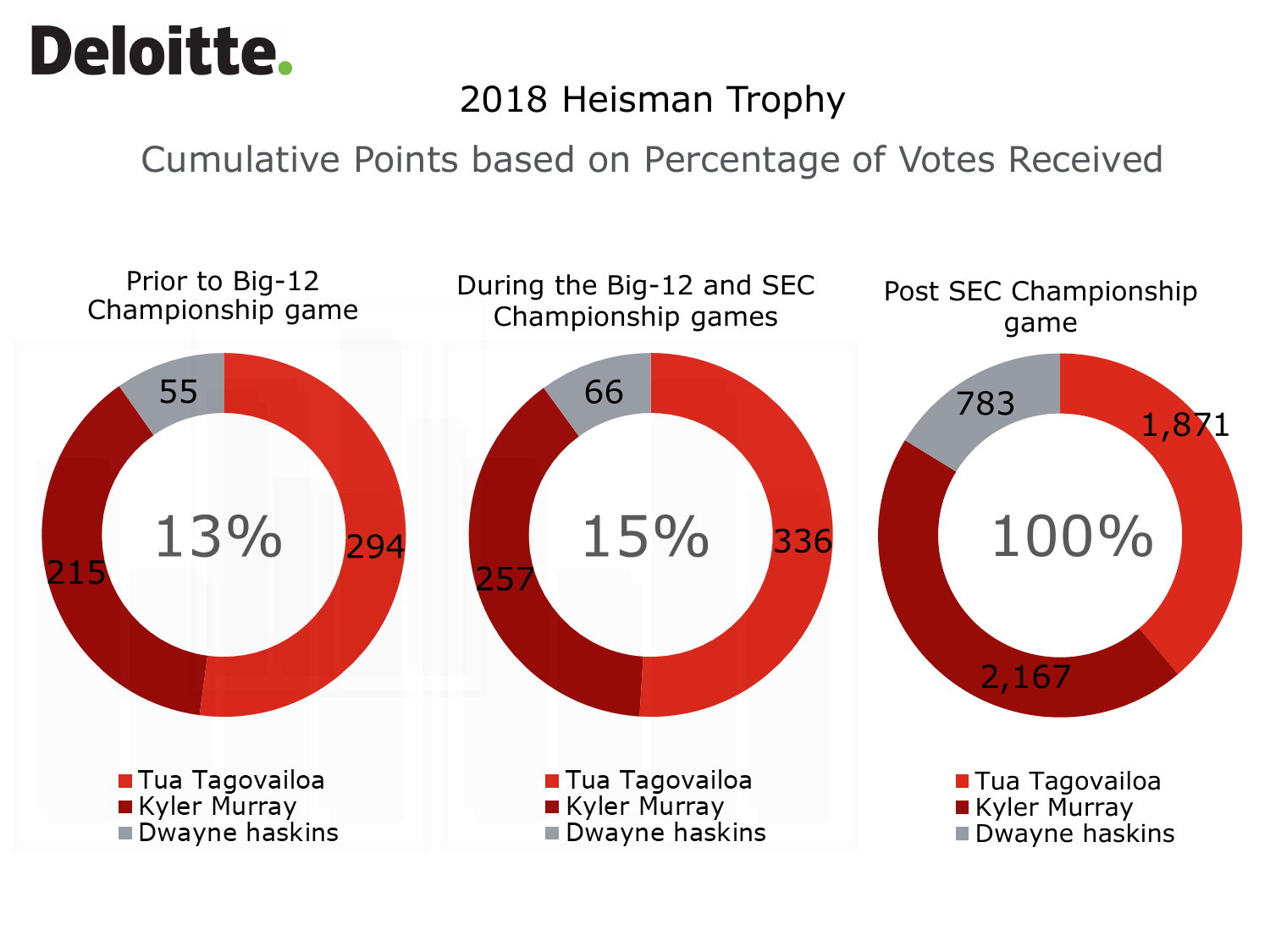### 2018 HEISMAN TROPHY Results Tracker for the Three Finalists